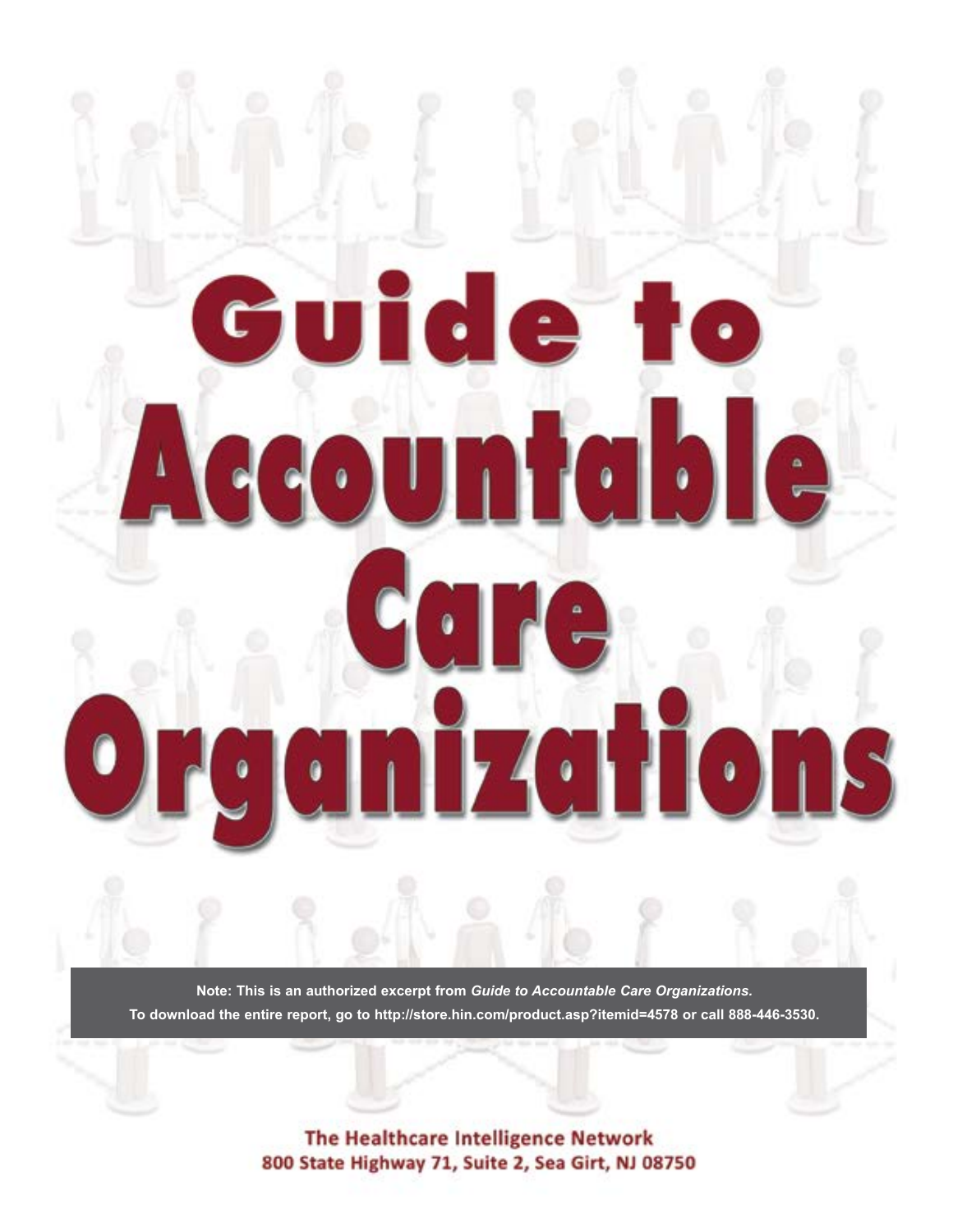# **Guide to Accountable Care Organizations**

*Presented by the Healthcare Intelligence Network*



*A publication of: The Healthcare Intelligence Network 800 State Highway 71, Suite 2 Sea Girt, NJ 08736 Phone: (732) 449-4468 Fax: (732) 449-4463*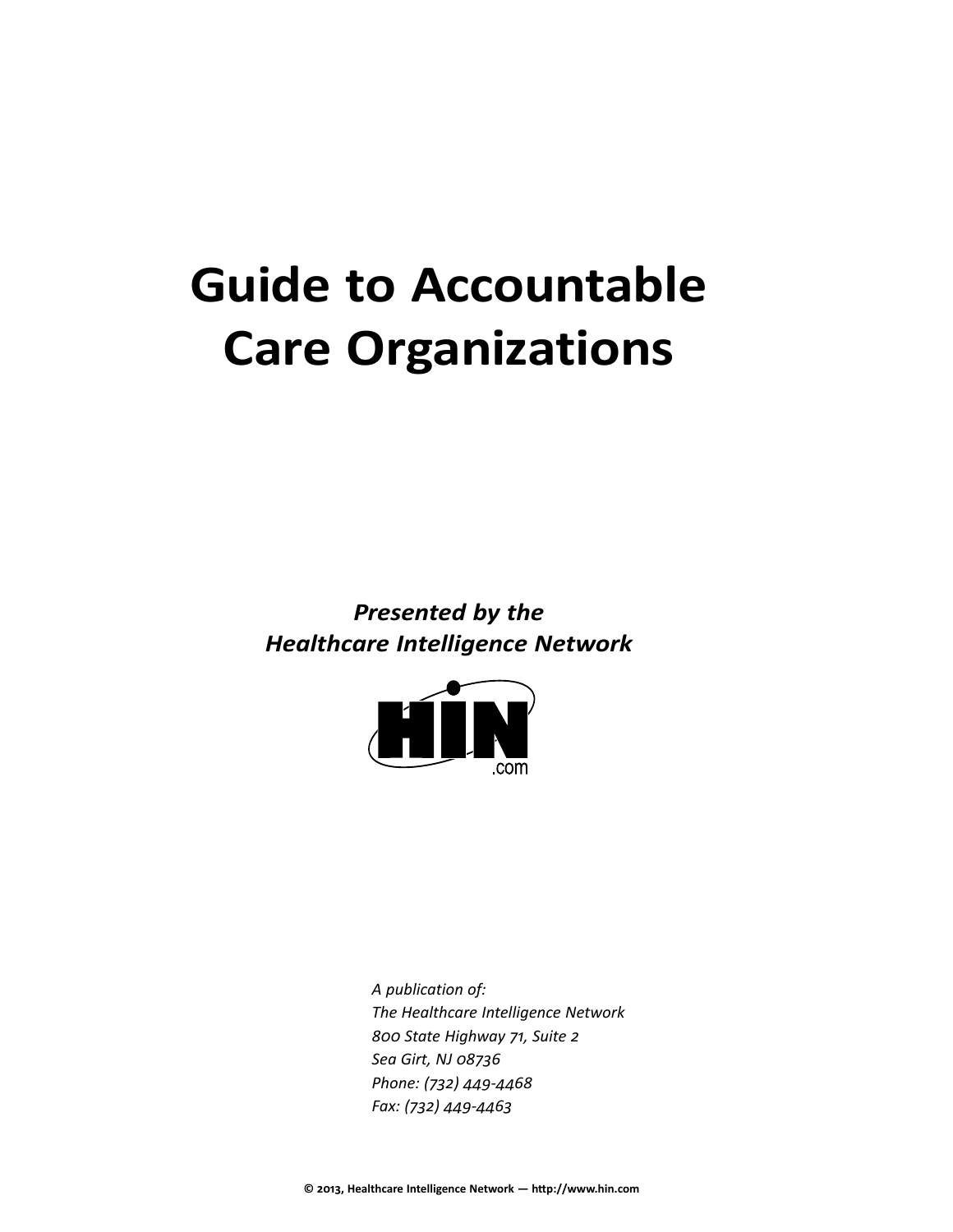# **Guide to Accountable Care Organizations**

#### **Contributing Speakers**

**John Harris**, principal with the consulting firm of DGA Partners **Laurel Karabatsos**, deputy Medicaid director for Colorado **Bruce Nash,** MD, MBA, senior VP of medical affairs and CMO for Capital District Physicians' Health Plan Inc. (CDPHP) **Jeffrey R. Ruggiero**, Esq., partner in Arnold & Porter LLP **Craig Samitt, MD, MBA**, president and CEO of Dean Health System **William Shea**, partner, health industry consulting, Cognizant Business Consulting **Mark Shields, MD, MBA**, senior medical director, Advocate Physician Partners, and vice president of medical management for Advocate Health Care **Steven T. Valentine**, president, The Camden Group

**Executive Editor Melanie Matthews** HIN executive vice president and chief operating officer

**Project Editors Patricia Donovan Jessica Papay**

**Document Design Jane Salmon**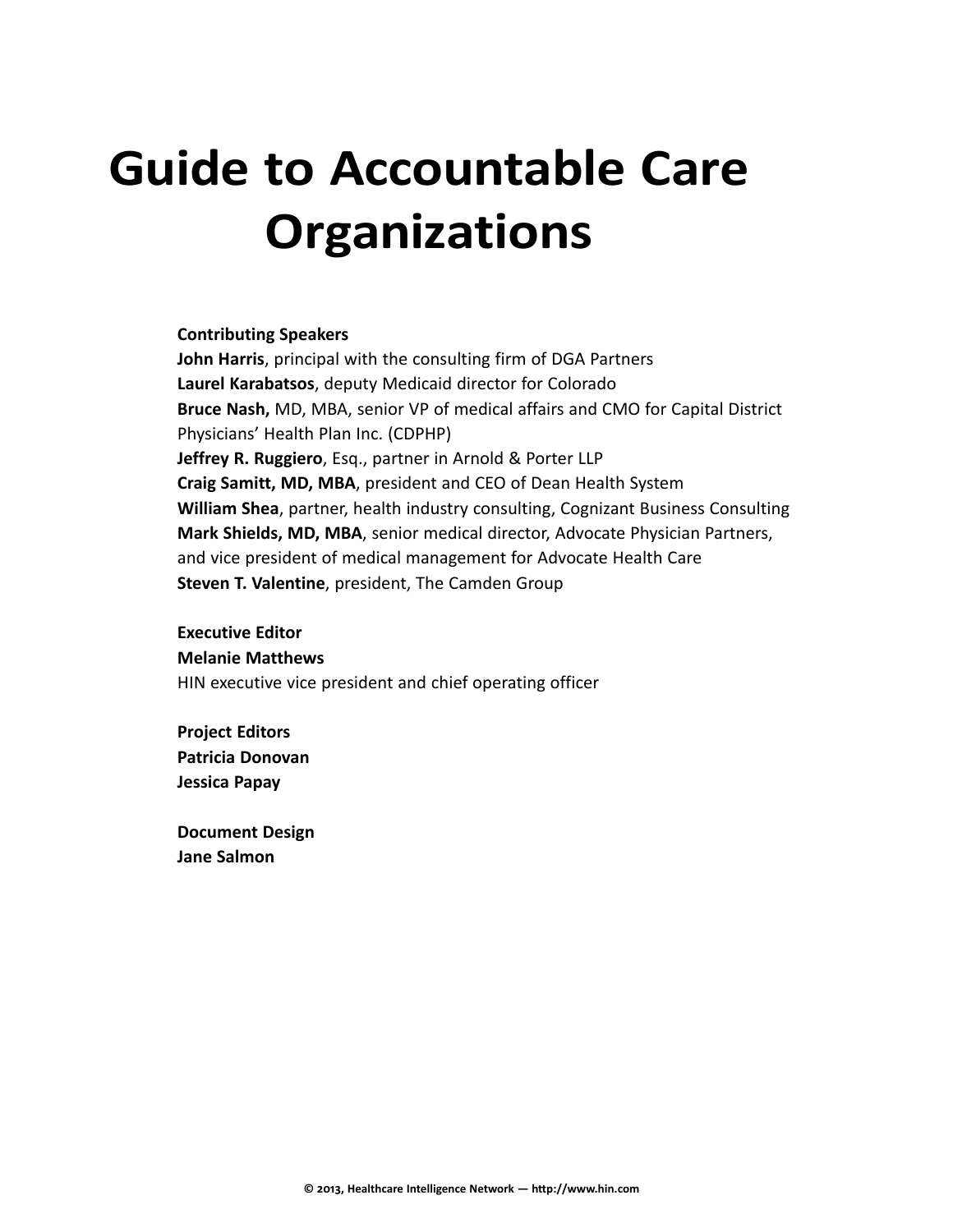**2012 Healthcare Benchmarks: Accountable Care Organizations** 

Second Annual Edition

*Presented by the Healthcare Intelligence Network*



*A publication of: The Healthcare Intelligence Network 800 State Highway 71, Suite 2 Sea Girt, NJ 08736 Phone: (732) 449-4468 Fax: (732) 449-4463*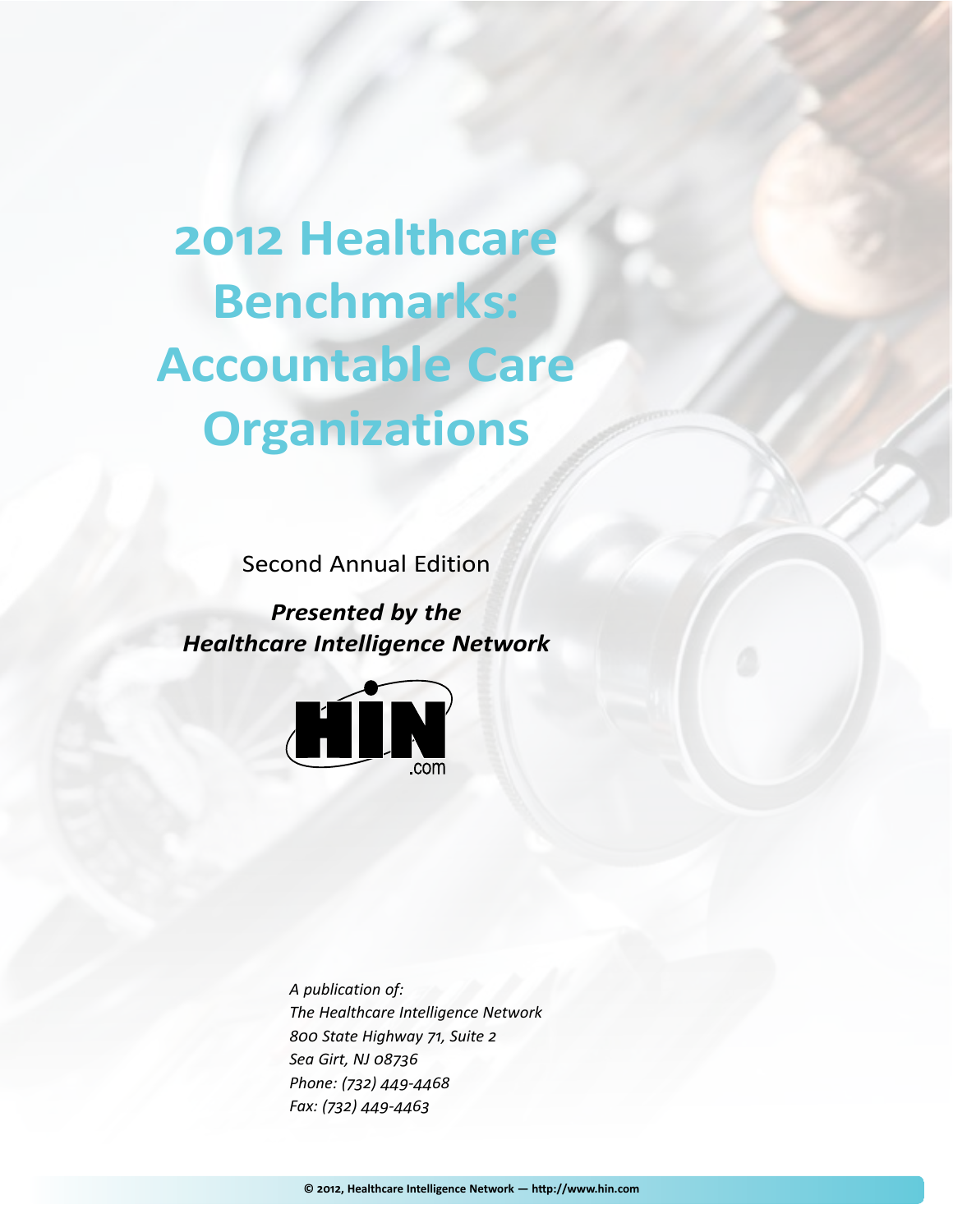# **2012 Healthcare Benchmarks: Accountable Care Organizations**

**200 healthcare organizations discuss new activity in accountable care organizations, ACO reimbursement models, and the impact and early successes of accountable care.**

*"[The greatest success achieved to date in our ACO] is improvement in clinical and financial integration."* **> Hospital/health system**

*"Information and data to be used to drive strategy is our [most effective tool is use in our ACO]."*

**> Care management and technology company**

*"[Our greatest success achieved in our ACO] is the alignment of incentives."* 

**> Health plan**

*"Case management and care stratification tools are the [most effective tools in our ACO]."*

**> Hospital/health system**

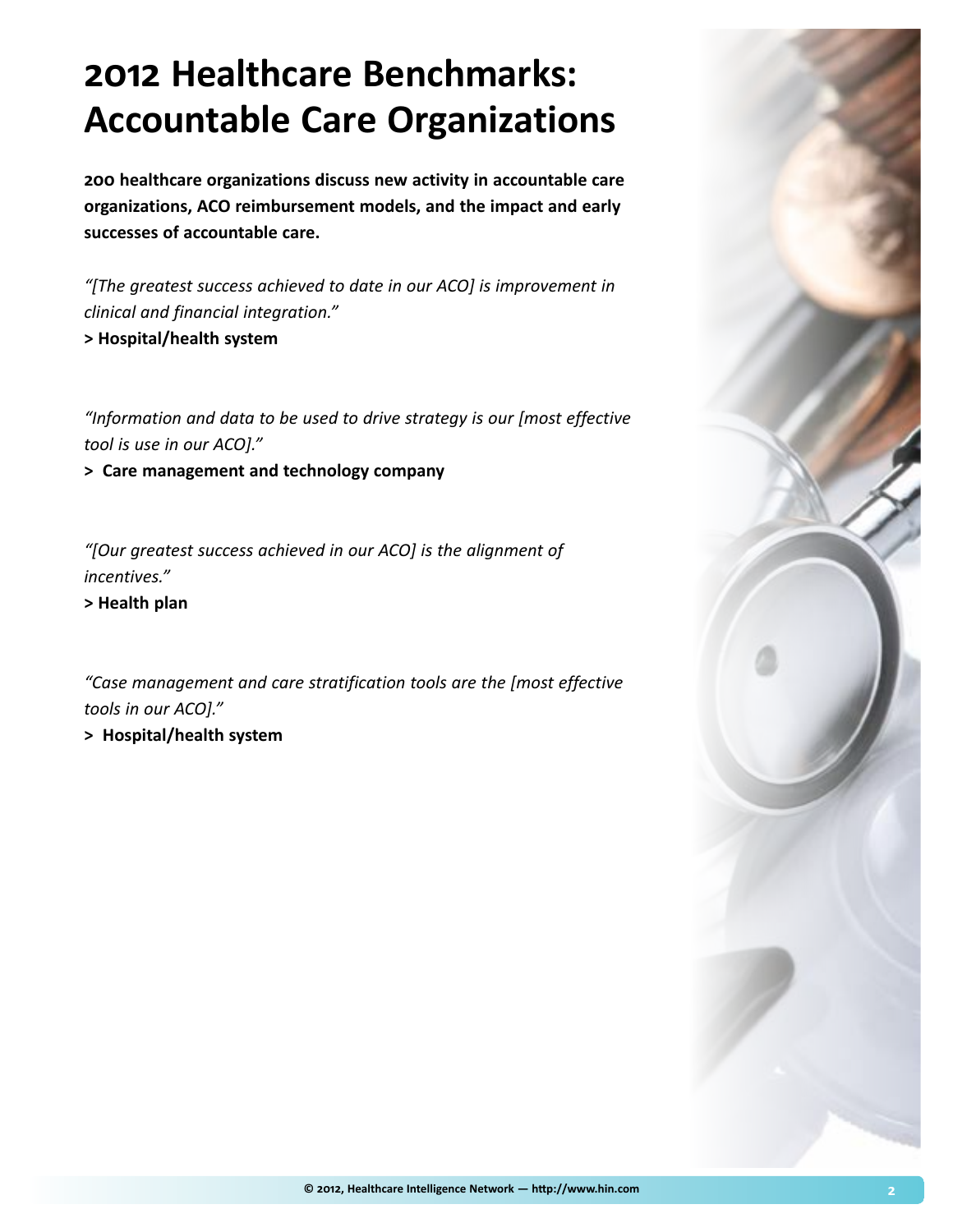# **2012 Healthcare Benchmarks: Accountable Care Organizations**

*The second annual edition of this special report is based on results from Healthcare Intelligence Network's "Accountable Care Organizations in 2012" e-survey administered in May 2012.*

#### **Contributing Speaker**

**Bruce Nash,** MD, MBA, senior VP of medical affairs and CMO for Capital District Physicians' Health Plan Inc. (CDPHP)

#### **Executive Editor**

**Melanie Matthews** HIN executive vice president and chief operating officer

#### **Project Editors**

**Patricia Donovan Jessica Papay**

#### **Document Design**

**Jane Salmon**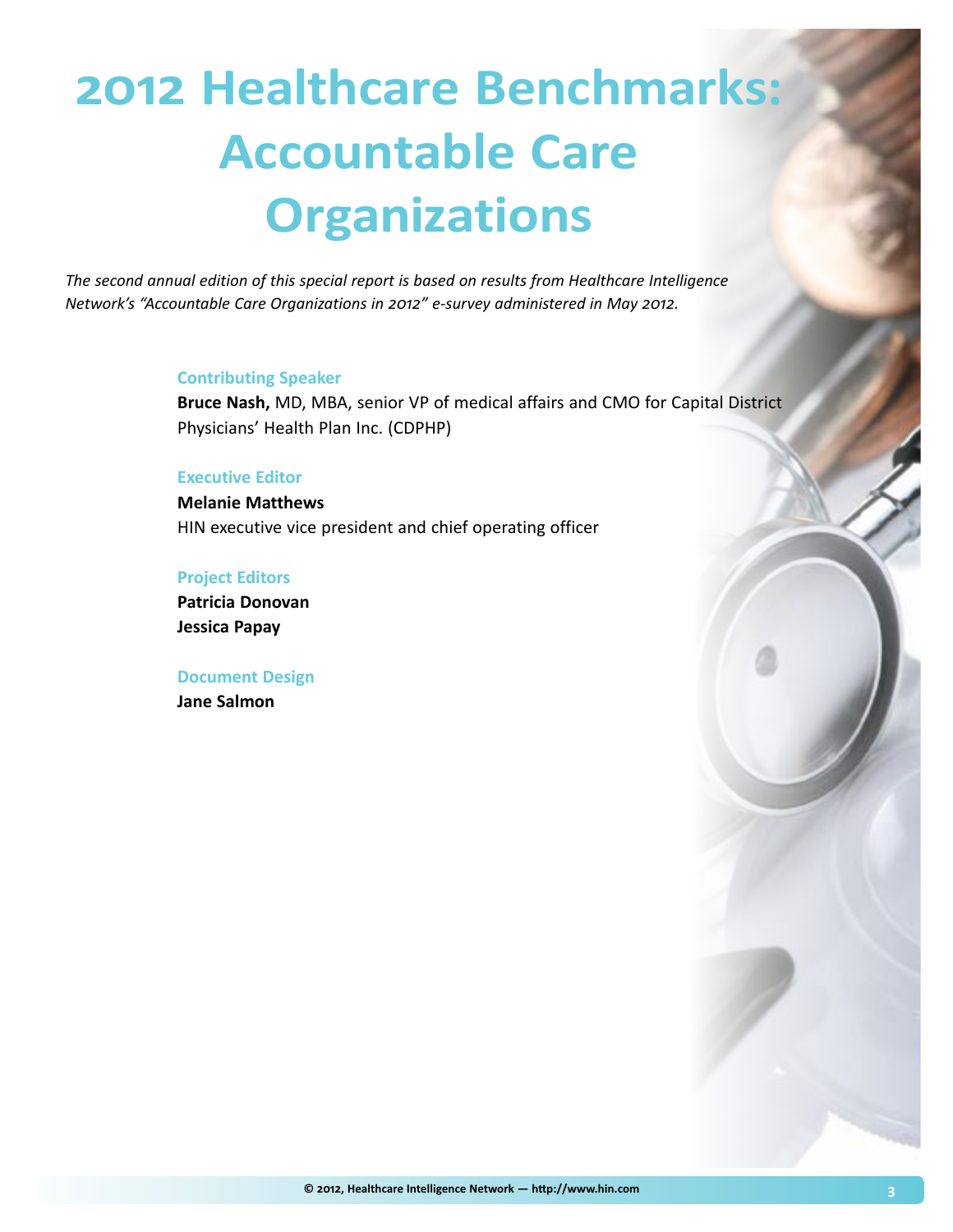### **Table of Contents**

| Figure 5: All - Supporting Healthcare Professionals  26   |
|-----------------------------------------------------------|
| Figure 6: All - Participating in CMS's Shared Savings  26 |
|                                                           |
|                                                           |
|                                                           |
|                                                           |
|                                                           |
|                                                           |
|                                                           |
|                                                           |
|                                                           |
|                                                           |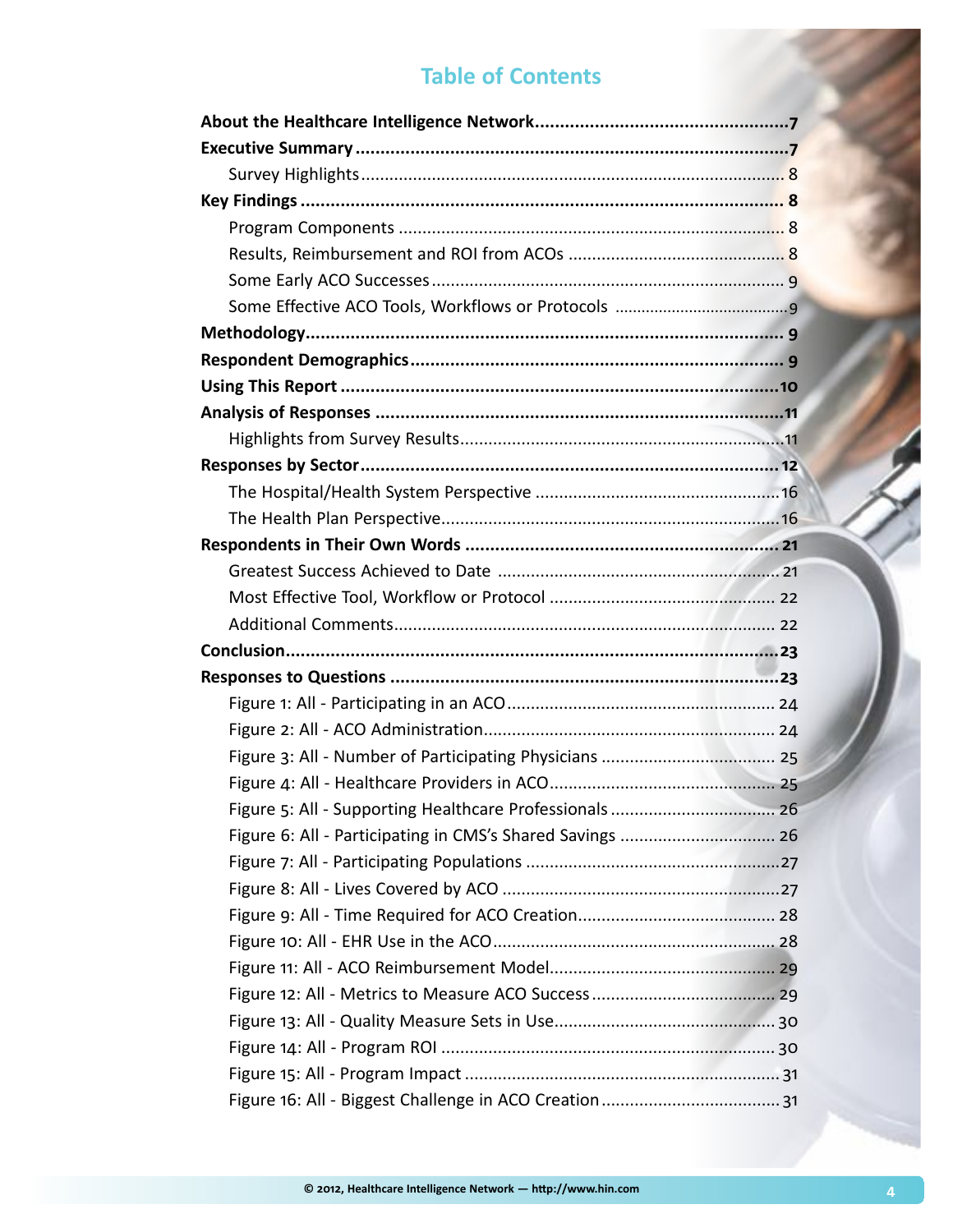| Figure 19: All - Future Number of Participating Physicians  33        |  |
|-----------------------------------------------------------------------|--|
|                                                                       |  |
| Figure 21: All - ACO Survival of U.S. Supreme Court Challenge 34      |  |
|                                                                       |  |
|                                                                       |  |
|                                                                       |  |
|                                                                       |  |
| Figure 26: Hospital - Number of Participating Physicians  36          |  |
|                                                                       |  |
| Figure 28: Hospital - Supporting Healthcare Professionals37           |  |
| Figure 29: Hospital - Participating in CMS's Shared Savings  38       |  |
|                                                                       |  |
|                                                                       |  |
| Figure 32: Hospital - Time Required for ACO Creation 39               |  |
|                                                                       |  |
|                                                                       |  |
| Figure 35: Hospital - Metrics to Measure ACO Success  41              |  |
|                                                                       |  |
|                                                                       |  |
|                                                                       |  |
|                                                                       |  |
| Figure 39: Hospital - Biggest Challenge in ACO Creation  43           |  |
|                                                                       |  |
|                                                                       |  |
| Figure 42: Hospital - Future Number of Participating Physicians  44   |  |
| Figure 43: Hospital - Biggest Barrier to ACO Creation  45             |  |
| Figure 44: Hospital - ACO Survival of U.S. Supreme Court Challenge 45 |  |
|                                                                       |  |
|                                                                       |  |
|                                                                       |  |
| Figure 48: Health Plans - Number of Participating Physicians 47       |  |
|                                                                       |  |
| Figure 50: Health Plans - Supporting Healthcare Professionals 48      |  |
| Figure 51: Health Plans - Participating in CMS's Shared Savings  49   |  |
|                                                                       |  |
|                                                                       |  |
|                                                                       |  |
|                                                                       |  |
| Figure 56: Health Plans - ACO Reimbursement Model  51                 |  |
| Figure 57: Health Plans - Metrics to Measure ACO Success 52           |  |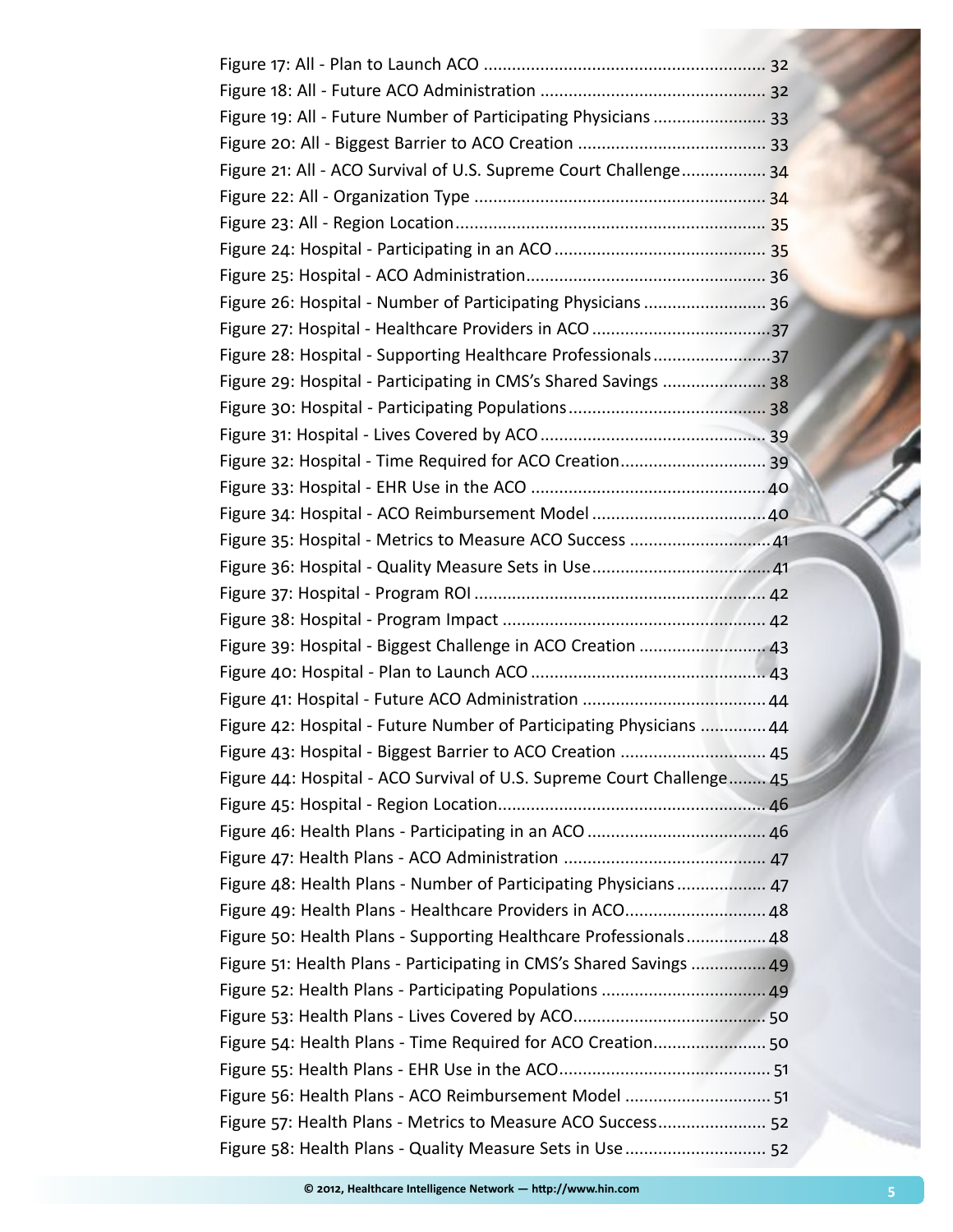| Figure 61: Health Plan - Biggest Challenge in ACO Creation  54           |  |
|--------------------------------------------------------------------------|--|
|                                                                          |  |
| Figure 63: Health Plans - Biggest Barrier to ACO Creation55              |  |
| Figure 64: Health Plans - ACO Survival of U.S. Supreme Court Challenge55 |  |
|                                                                          |  |
| Appendix A: 2012 Accountable Care Organizations Survey Tool  59          |  |
| About the Speaker ………………………………………………………………………… 64                        |  |

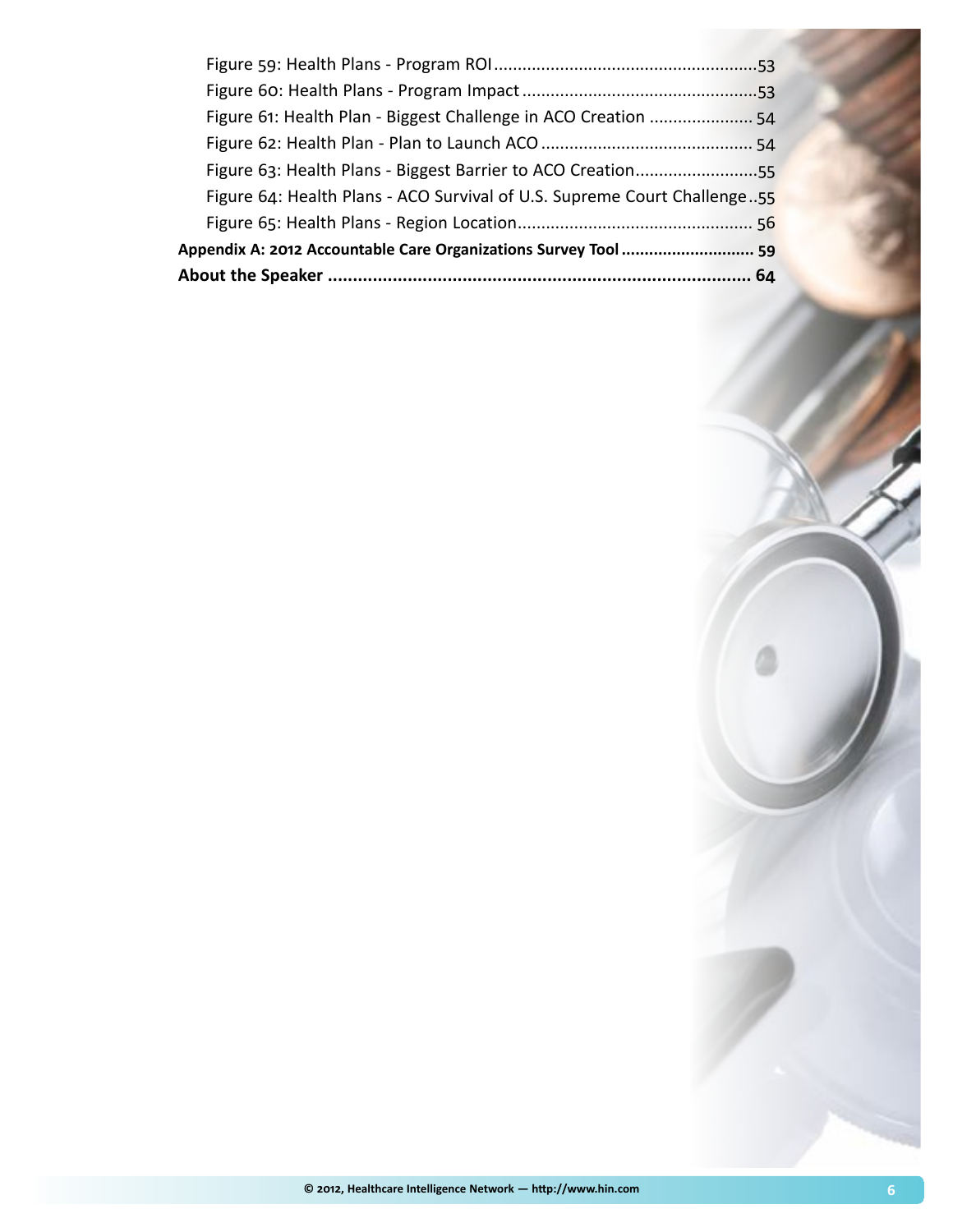#### <span id="page-9-0"></span>**Some Early ACO Successes**

- 9 *"Improved clinical and financial integration."*
- 9 *"Physician understanding and engagement."*
- 9 *"Higher quality and lower costs (anticipated)."*

#### **Some Effective ACO Tools, Workflows or Protocols**

- 9 *"Technology-provider who understands both healthcare and IT."*
- 9 *"Intensive case management program embedded in the primary care office is the most promising program."*
- 9 *"Electronic patient profile."*
- 9 *"Case management and care stratification tools."*

### **Methodology**

This second annual e-survey on Accountable Care Organizations was administered in May 2012 via the Healthcare Intelligence Network Web site at **http://www.hin. com**. Respondents were invited to take the survey via e-mail, e-newsletter and social networking reminders throughout the month. A total of 200 healthcare companies responded to the survey. The survey asked 34 questions on accountable care organizations, with multiple responses possible on some questions. Some questions were open-ended, inviting participants to write in their responses. Not all surveys were fully completed. Survey results were compiled by the Healthcare Intelligence Network.

A complete copy of the Accountable Care Organizations in 2012 Survey tool can be found in Appendix A.

### **Respondent Demographics**

Responses to the May 2012 Accountable Care Organizations survey were submitted by 200 organizations. Of 117 respondents identifying their organization type, 19 percent were hospitals or health systems,14 percent were health plans, 8 percent were multi-specialty physician groups, 8 percent were disease management groups, and 37 percent categorized their organization type as 'Other.'

*31% of respondents say technology will be the biggest challenge of creating ACOs in the future.*

*" We are using CMS Clinical Measures in our ACO."*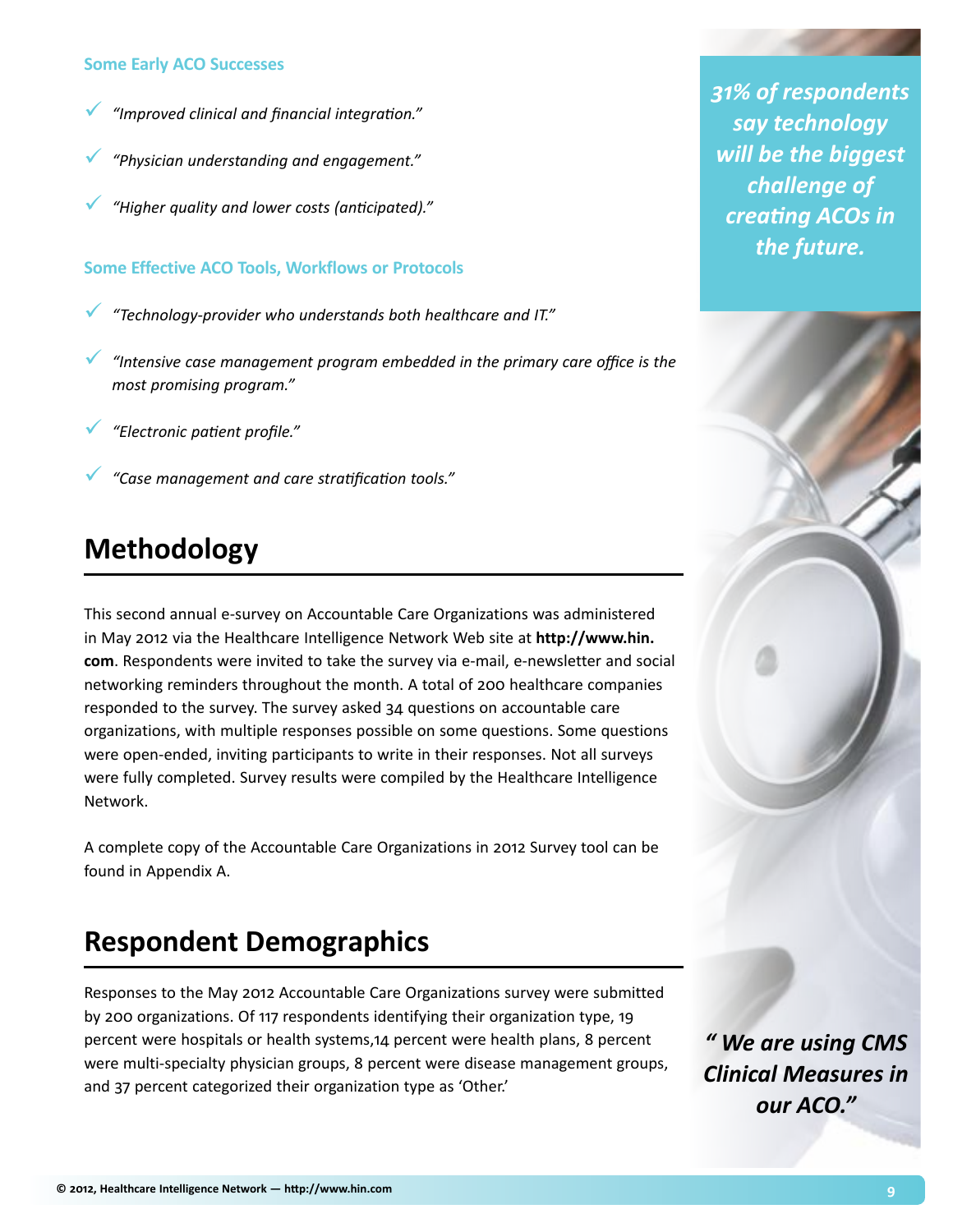<span id="page-10-0"></span>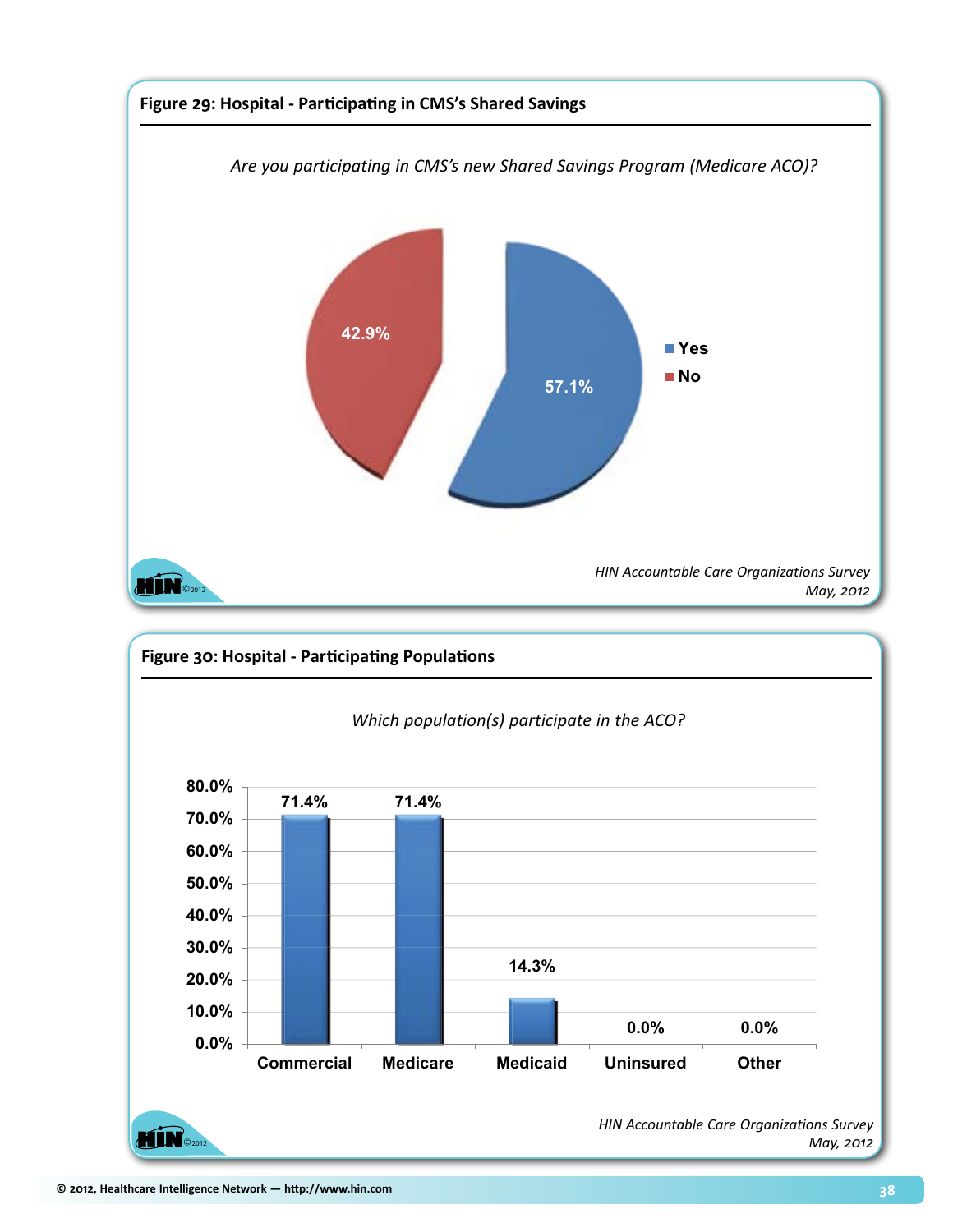# **Blueprint for ACO Success:**

## **Clinical, Quality and Compliance Considerations for an Accountable Care Organization**

*This special report is based on 2010 and 2011 Healthcare Intelligence Network (HIN) webinars hosted by Melanie Matthews, HIN executive vice president and chief operating officer. This report also delivers selected metrics from the HIN February 2011 survey on Accountable Care Organizations.*

#### **Authors**

**Jeffrey R. Ruggiero**, Esq., partner in Arnold & Porter LLP, the law firm advising the Queens County Medical Society on its ACO development approach

**Mark Shields**, MD, MBA, senior medical director, Advocate Physician Partners, and vice president of medical management for Advocate Health Care

#### **Moderator**

#### **Melanie Matthews**

HIN executive vice president and chief operating officer

#### **Editor**

**Patricia Donovan**

#### **Contributing Editors**

**Jackie Lyons Jessica Papay**

#### **Cover Design**

**Jane Salmon**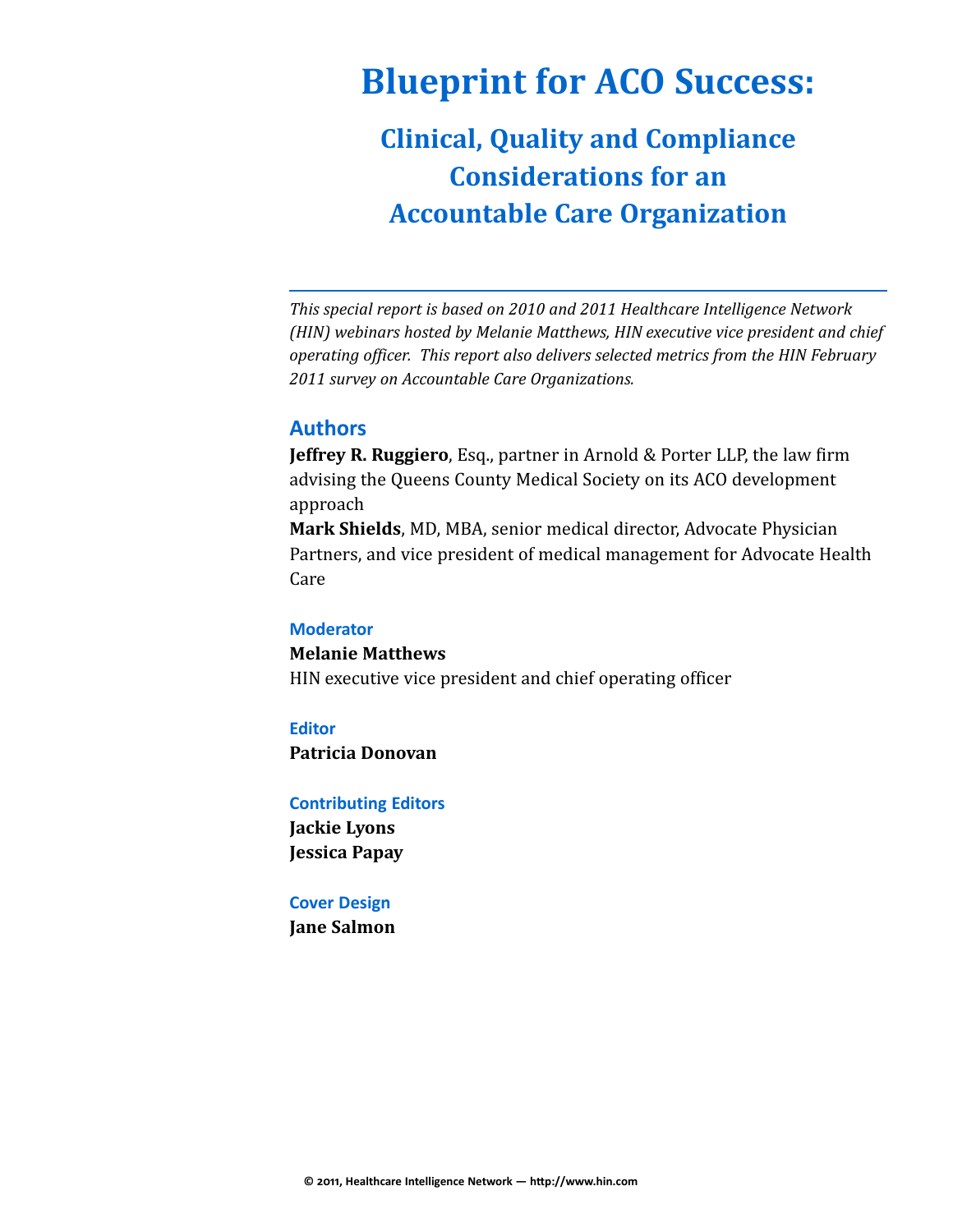### **Table of Contents**

| Framing the ACO Through Clinical Integration of Independent Physicians5 |  |
|-------------------------------------------------------------------------|--|
|                                                                         |  |
|                                                                         |  |
|                                                                         |  |
|                                                                         |  |
|                                                                         |  |
|                                                                         |  |
|                                                                         |  |
| Physician-Owned ACOs: Overcoming Legal and Regulatory                   |  |
|                                                                         |  |
|                                                                         |  |
|                                                                         |  |
|                                                                         |  |
|                                                                         |  |
|                                                                         |  |
|                                                                         |  |
|                                                                         |  |
|                                                                         |  |
|                                                                         |  |
| Benchmarks from the 2011 Accountable Care Organizations Survey  27      |  |
|                                                                         |  |
|                                                                         |  |
|                                                                         |  |
|                                                                         |  |
|                                                                         |  |
|                                                                         |  |
|                                                                         |  |
|                                                                         |  |
|                                                                         |  |
|                                                                         |  |
|                                                                         |  |
|                                                                         |  |
|                                                                         |  |
|                                                                         |  |
|                                                                         |  |
|                                                                         |  |
|                                                                         |  |
|                                                                         |  |
|                                                                         |  |
|                                                                         |  |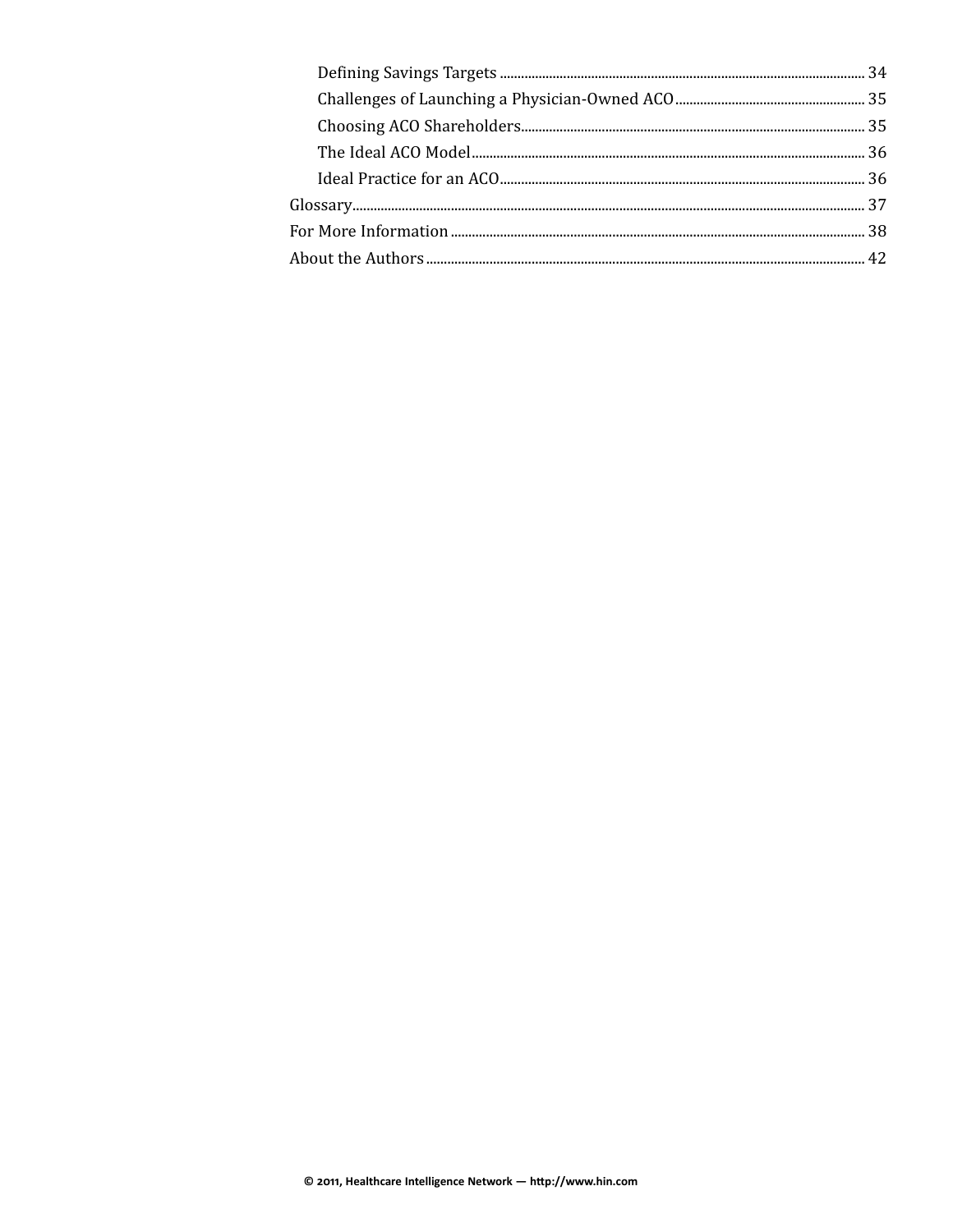# <span id="page-14-0"></span>**Blueprint for ACO Success:**

## **Clinical, Quality and Compliance Considerations for an Accountable Care Organization**

*Built into the accountable care organization (ACO) model is a business opportunity: provide a focal point of care while attaining health and cost containment goals. However, to ensure the fiscal health of an ACO, its planners must construct a strong clinical foundation while meeting state and federal legal, regulatory and compliance requirements for ACOs.* 

### **Framing the ACO Through Clinical Integration of Independent Physicians**

*Mark Shields, MD, is senior medical director with Advocate Physician Partners and vice president of medical management for Advocate Health Care.*

The market realities with health reform are some of the challenges that proposed in the challenges of the challenges that organizations face as we think about how to integrate providers and deliver a highly cost-effective, high quality, safe care model for our patients. First, large integrated multi-specialty groups are able to deliver on cost-effective, highquality safety. However, in most marketplaces in the country, there are very few multi-specialty groups, and that is certainly true in the Chicago metropolitan area where Advocate Health Care is focused. Nine of 10 Americans get their medical care in solo or small practices, so if we are going to re-engineer the delivery system, we have to find ways to include these small practices in delivering higher quality and safer care. To do that, you need infrastructure. You have to provide resources to drive those outcomes. You need to develop a culture. That evolves over time and it is a constant work; it needs to be a constant focus of any organization.

Clinical integration (CI) of providers is essential for the agenda that has been placed for us both by the federal Patient Protection and Affordable Care Act (PPACA), as well as discussions with private payors. Whether we are moving toward bundled payments or avoiding payment denials, responding to the cost pressures or putting together a structure to be an accountable care organization (ACO), all of these require providers to be integrated and firing on all cylinders.

CI was a lead story in hospitals and health networks in 2010. That is a great thing, but also a real problem, because to truly achieve CI, it cannot be the management philosophy du jour. Clinical integration has to be something that organizations must commit to and work on over a long period of time.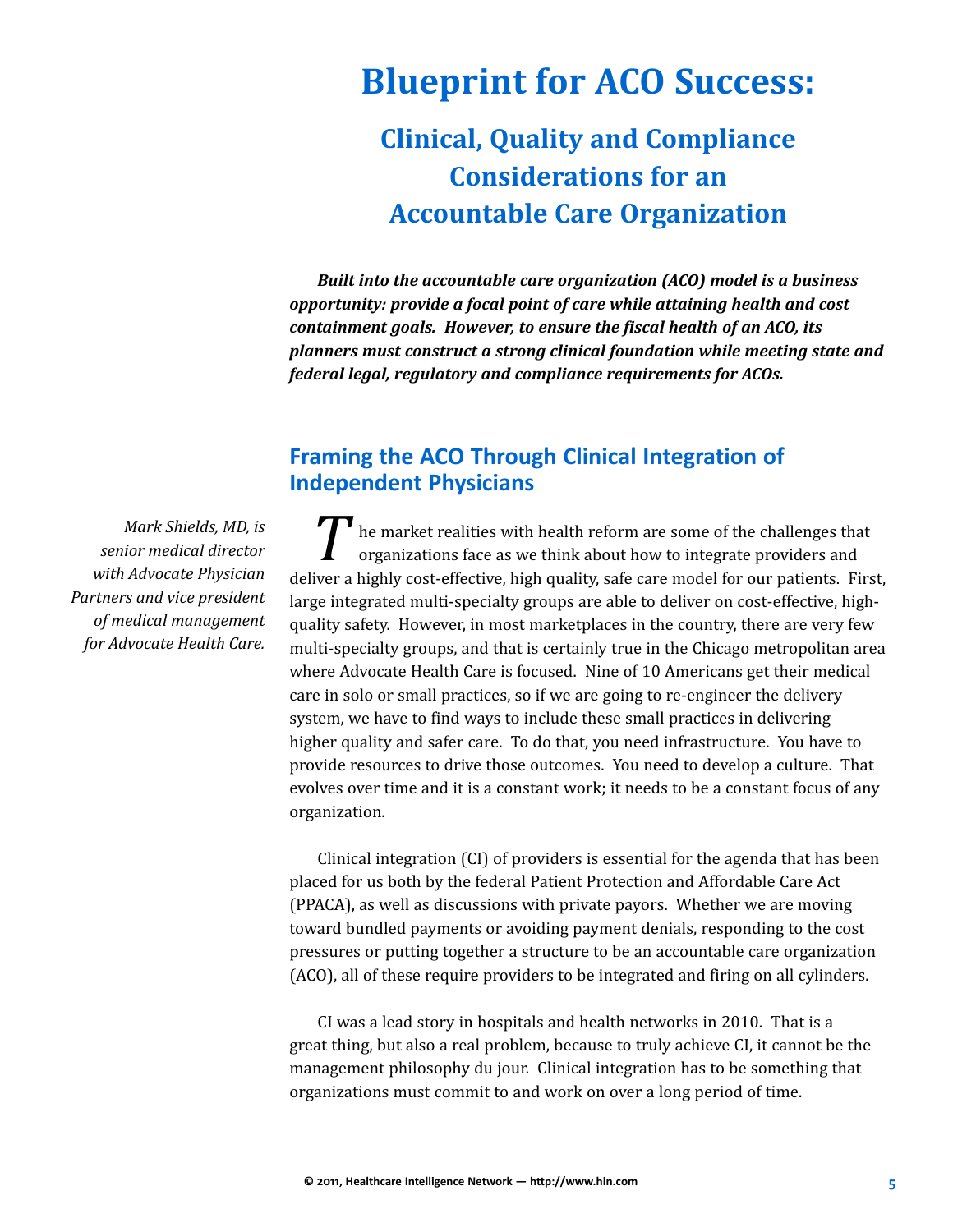# **Essential Guide to Accountable Care Organizations: Challenges, Risks and Opportunities of the ACO Model**

*This special report is based on 2009 and 2010 webinars hosted by the Healthcare Intelligence Network, The Managed Care Information Center and the Managed Care Weekly Watch.* 

#### **Authors**

**John Harris**, principal with the consulting firm of DGA Partners **Laurel Karabatsos**, deputy Medicaid director for Colorado **Craig Samitt,** M.D., M.B.A., president and CEO of Dean Health System **William Shea**, partner, health industry consulting, Cognizant Business Consulting **Steven T. Valentine**, president, The Camden Group

#### **Moderators**

**Robert Jenkins** CEO, Managed Care Information Center **Melanie Matthews** HIN executive vice president and chief operating officer

#### **Editors**

**Patricia Donovan Jessica Papay**

#### **Cover Design**

**Jane Salmon**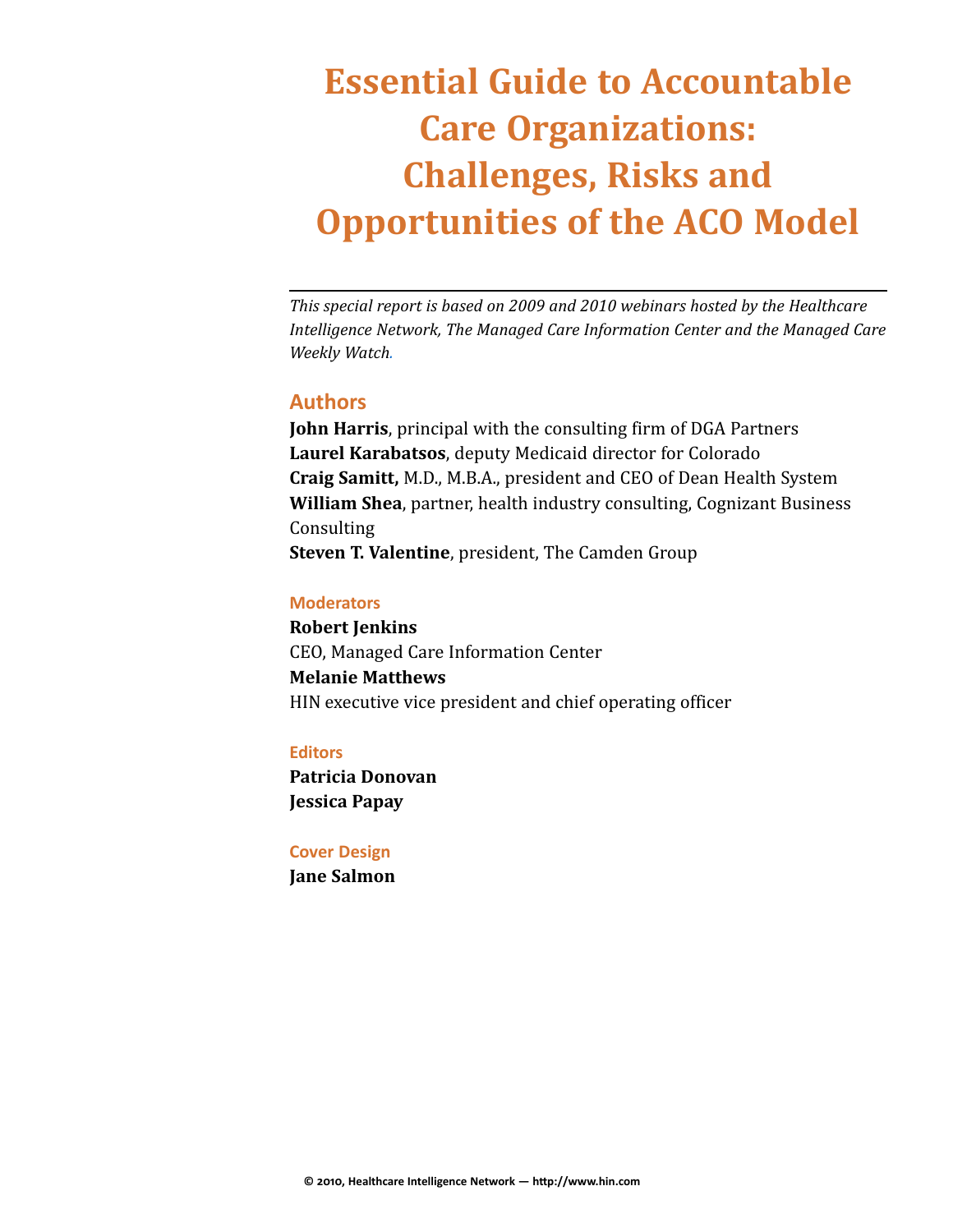### **Table of Contents**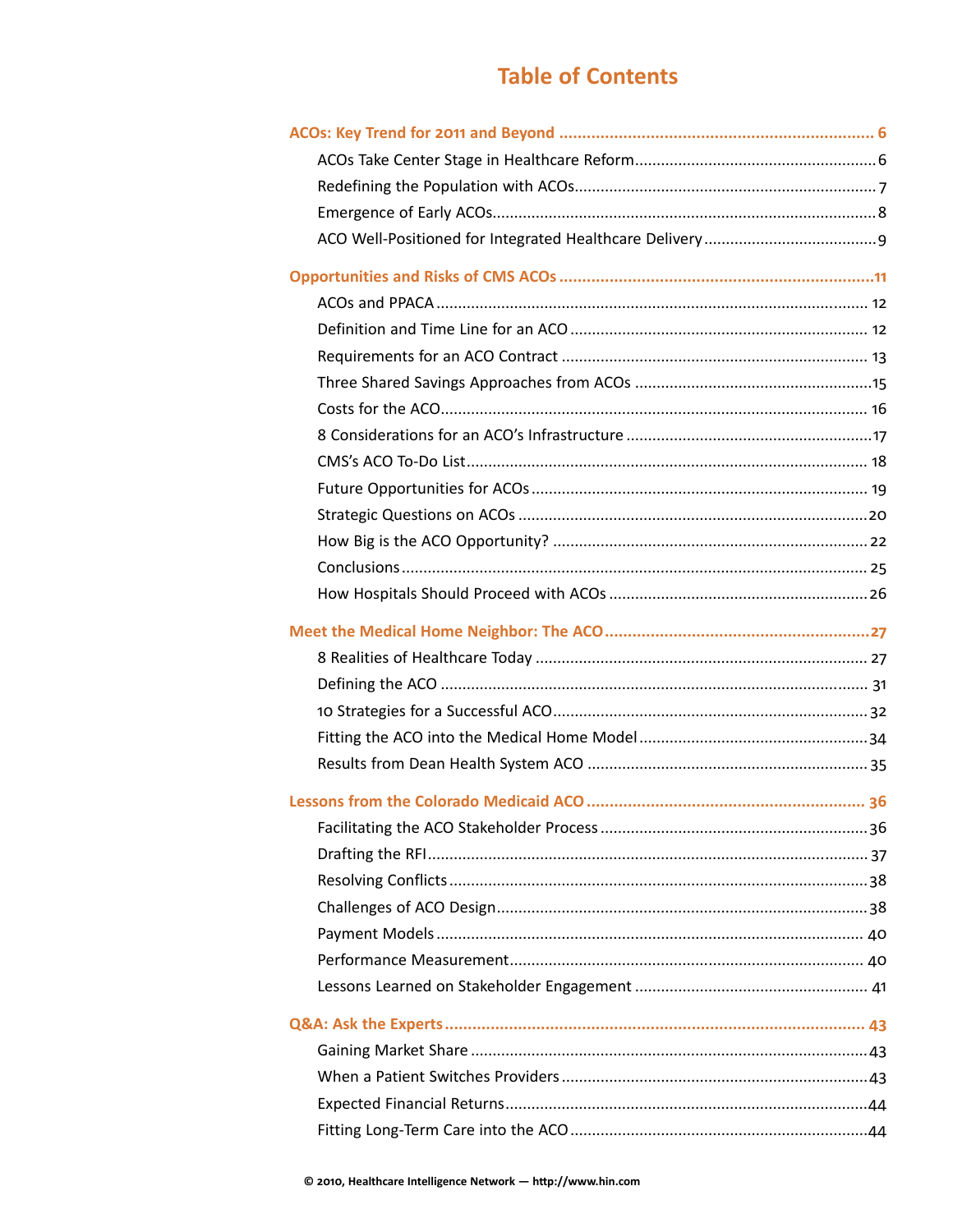| Structuring Startup ACO Payments for Independent Entities  47 |  |
|---------------------------------------------------------------|--|
|                                                               |  |
|                                                               |  |
|                                                               |  |
|                                                               |  |
|                                                               |  |
|                                                               |  |
|                                                               |  |
|                                                               |  |
|                                                               |  |
|                                                               |  |
|                                                               |  |
|                                                               |  |
|                                                               |  |
|                                                               |  |
|                                                               |  |
|                                                               |  |
|                                                               |  |
|                                                               |  |
|                                                               |  |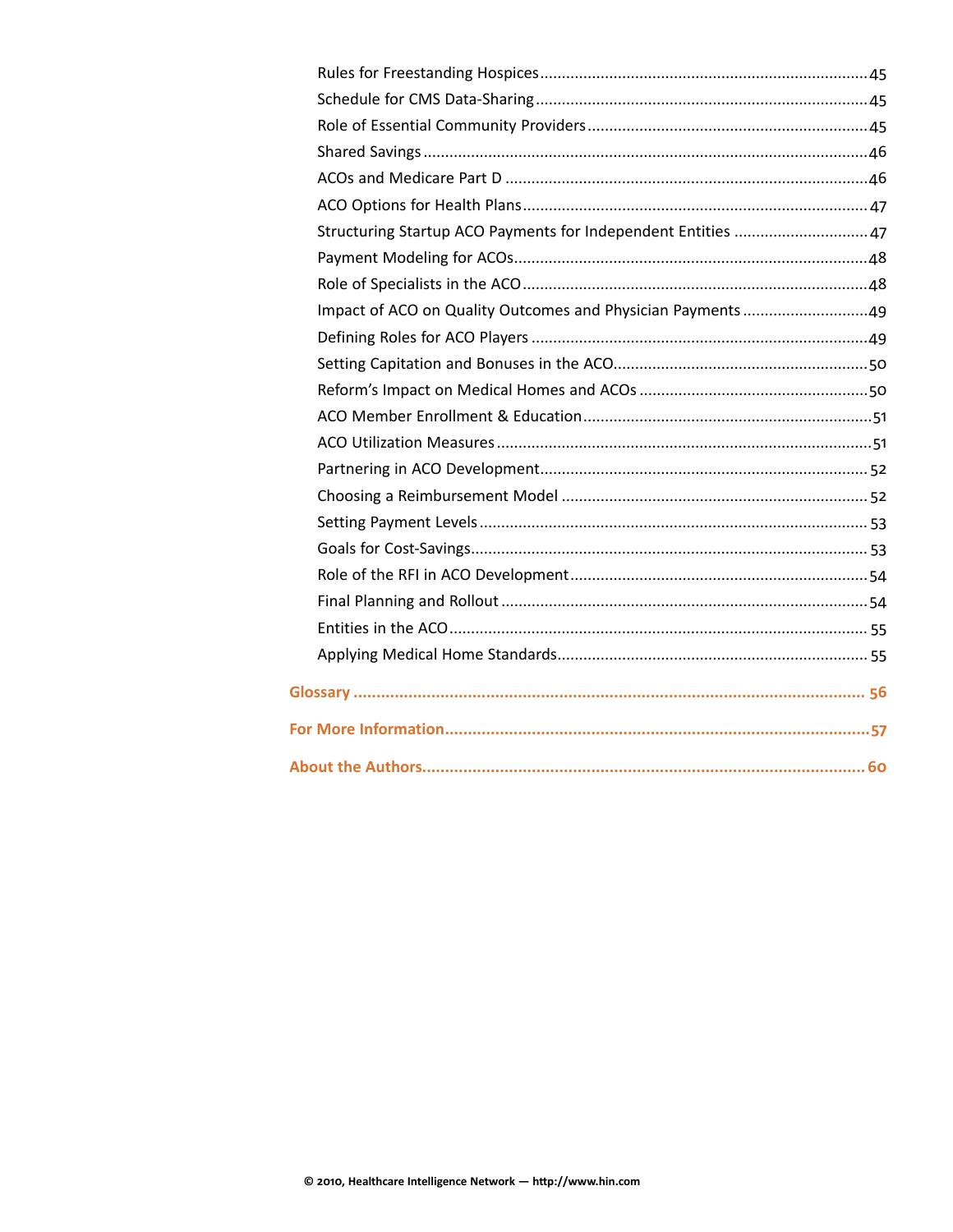## **List of Figures**

| Figure 8: Upside-Only Shared Savings Model Over Time  16           |  |
|--------------------------------------------------------------------|--|
|                                                                    |  |
|                                                                    |  |
|                                                                    |  |
| Figure 12: Will Providers Reach Tipping Point with New Model? 22   |  |
|                                                                    |  |
|                                                                    |  |
| Figure 15: Example of ACO's Net Financial Impact on Hospital 24    |  |
|                                                                    |  |
|                                                                    |  |
|                                                                    |  |
|                                                                    |  |
| Figure 20: Scorecard Example for Unblinded Patient Satisfaction 33 |  |
| Figure 21: Interrelationship Between Medical Home and ACOs34       |  |
|                                                                    |  |
|                                                                    |  |
|                                                                    |  |
|                                                                    |  |
|                                                                    |  |
|                                                                    |  |